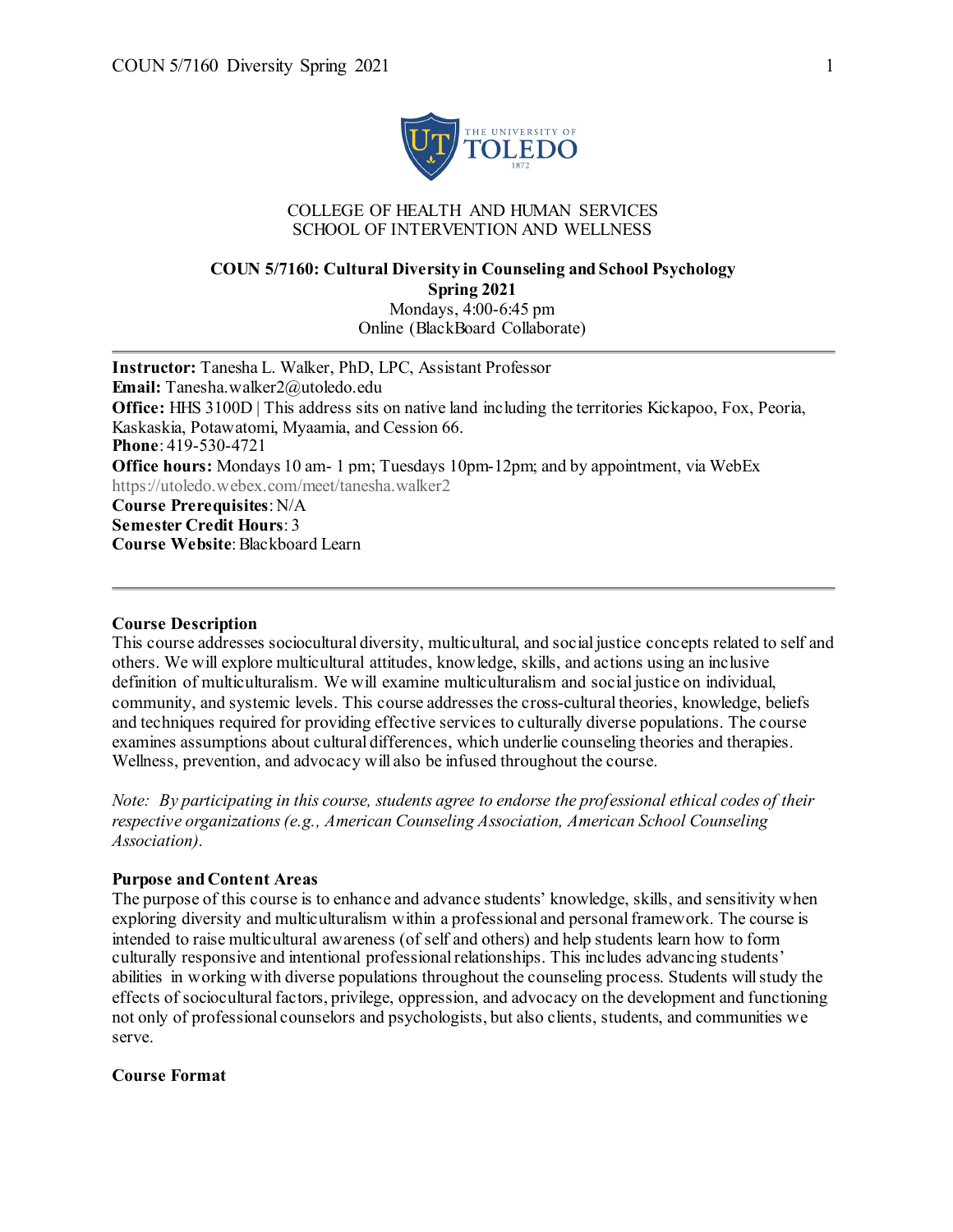This course will be taught in a synchronous, online format. Engaged pedagogical practices will be implemented, meaning students will be expected to take an active part, along with the instructor, in cocreating an effective learning environment that meets the needs of the class. Your learning in this course will be dependent on your engagement with readings, assignments, course discussions, and course participation.

Blackboard will be used as the primary tool for course engagement and enhancement. Students should have a computer or access to a computer running Windows XP, Vista, or 7, or a Macintosh with the latest system software and the ability to play audio and video. A high speed Internet connection with latest versions of Microsoft Internet Explorer or Mozilla Firefox are recommended as these two browsers appear to work best with Blackboard. If you have a problem accessing, reading, displaying, or playing any of the content on the Blackboard site, DO NOT contact your instructor. Instead, contact Learning Ventures (419.530.8835) for assistance.

## **Experiential Nature of the Course**

The course is intended to raise multicultural awareness (of self and others) and help students learn how to form culturally responsive and intentional counseling relationships. Due to the experiential nature of this course, punctual attendance, promptness, and preparation are mandatory as they are crucial to your learning and your peers' learning. Being an effective, culturally competent, and culturally responsive professional requires students to examine themselves and their own attitudes, values, beliefs, biases, stereotypes, and assumptions. Sometimes, this can be challenging.

During the course we will address a number of sensitive issues about which you may feel very strongly. At times, you may also feel confused or uncertain about your feelings. One goal of the course is to turn discussions into learning opportunities, not just about issues, but also about yourselves. This objective depends on our ability to establish a safe and trusting environment for all to speak and share and explore their views and feelings. It is essential that you hear — and listen — to as many viewpoints as possible. To facilitate this, enrollment and continuation in this class means you agree to the following:

- $\checkmark$  Confidentiality. Information and remarks particularly of a personal nature shared in class are confidential. Only abstract ideas and issues should be discussed outside of class. You may choose to share your personal feelings and experiences outside of the class, but please honor others' disclosures and hide other participants' identifiable information.
- $\checkmark$  **Respect** the rights of others to see the world differently than you do.
- **Acknowledge** that racism, sexism, and other "isms" exist and are likely to surface from time to time. We have learned these "isms" involuntarily. In order to move beyond our stereotypes and prejudices, we need to allow them to surface. If you are too worried about being "politically correct," you tend to not talk. Thus, we will welcome "mistakes," risk taking, attempts to learn about other groups, and curiosity, accepting that "where we are presently is the only place we can be."

#### **Required Texts & Readings**

Sue, D. W., & Sue, D. (2015). *Counseling the culturally diverse: Theory and practice* (7<sup>th</sup> ed.). Hoboken, NJ: John Wiley & Sons, Inc.

#### *Extra readings will be provided and uploaded to Blackboard.*

## **Recommended Text and Readings**

Ratts, M. J., & Pedersen, P. B. (2014). *Counseling for multiculturalism and social justice: Integration, theory, and application* (4th ed.). Alexandria, VA: American Counseling Association.

Johnson, A. G. (2006). *Privilege, power, and difference* (2nd ed.). Boston, MA: McGraw Hill. ISBN -13: 978-0-07-287489-1 ISBN-10: 0-07-287489-9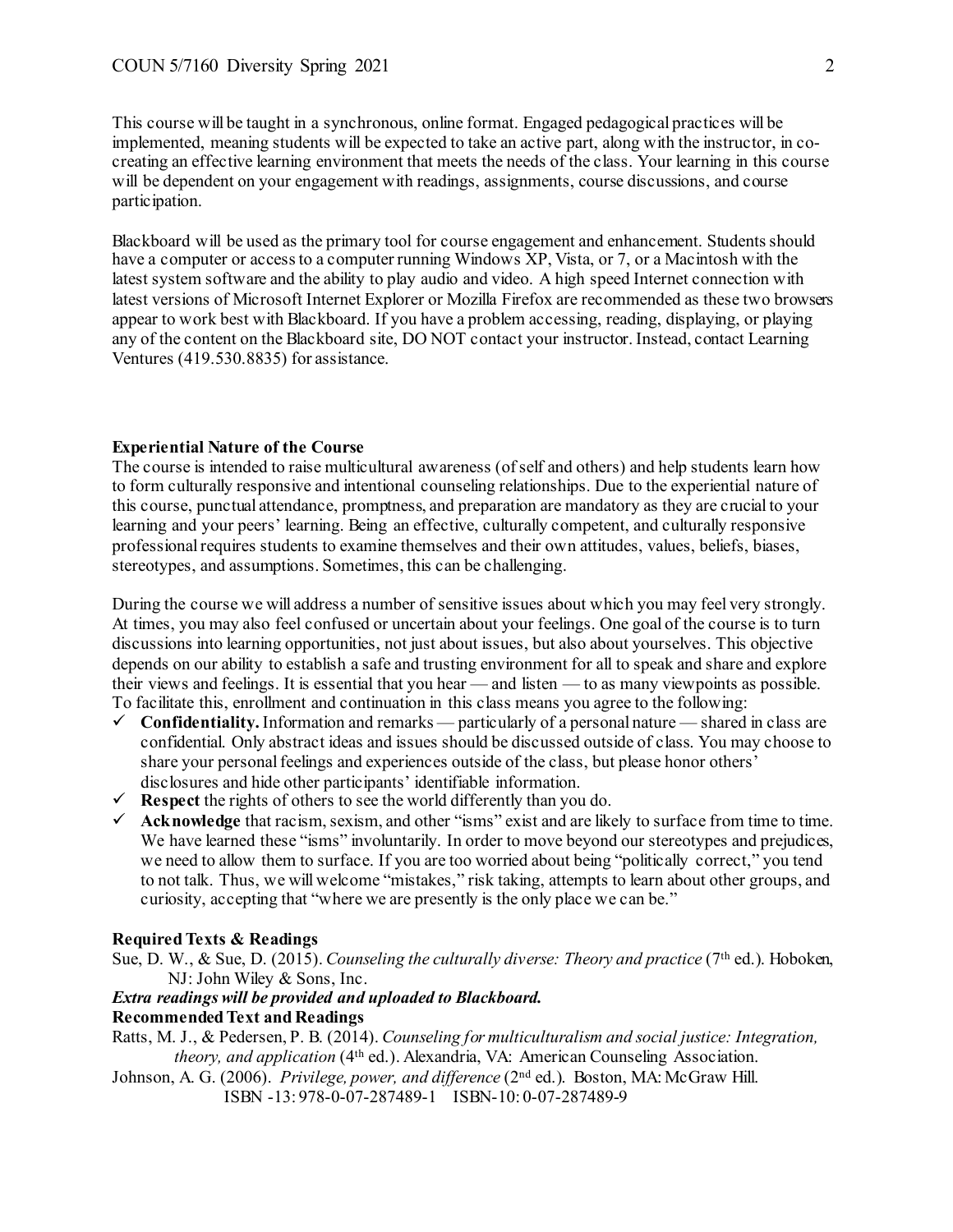# **Additional Resources**

# **CACREP 2016 Standards and Objectives**

| <b>Student Learning</b><br><b>Outcomes</b>                                                                                                                                                       | <b>CACREP</b> (2016)<br><b>Standard</b>                                                                                                                                                      | <b>Evidence</b>      | <b>Method of Assessment</b>                                                         |
|--------------------------------------------------------------------------------------------------------------------------------------------------------------------------------------------------|----------------------------------------------------------------------------------------------------------------------------------------------------------------------------------------------|----------------------|-------------------------------------------------------------------------------------|
| Student will be able to<br>demonstrate advocacy<br>processes needed to<br>address institutional<br>and social barriers that<br>impede access, equity,<br>and success for clients.                | Advocacy<br>processes needed to<br>address<br>institutional and<br>social barriers that<br>impede access,<br>equity, and success<br>for clients<br>(CACREP<br>$2.F.1.e.$ ;                   | Week 3               | Group Social<br>Justice/Advocacy<br>Project                                         |
| Students will<br>understand<br>multicultural and<br>pluralistic trends,<br>including<br>characteristics and<br>concerns within and<br>among diverse groups<br>nationally and<br>internationally. | Multicultural and<br>pluralistic trends,<br>including<br>characteristics and<br>concerns within<br>and among diverse<br>groups nationally<br>and internationally<br>(CACREP<br>$2.F.2.a.$ ); | Weeks 5, 6, 7, 9, 10 | Group Social<br>Justice/Advocacy<br>Project<br><b>Cultural Immersion</b><br>Project |
| Students will be able to<br>explain theories of                                                                                                                                                  | Theories of<br>multicultural                                                                                                                                                                 | Weeks 2-4            | Cultural Identity<br>Analysis                                                       |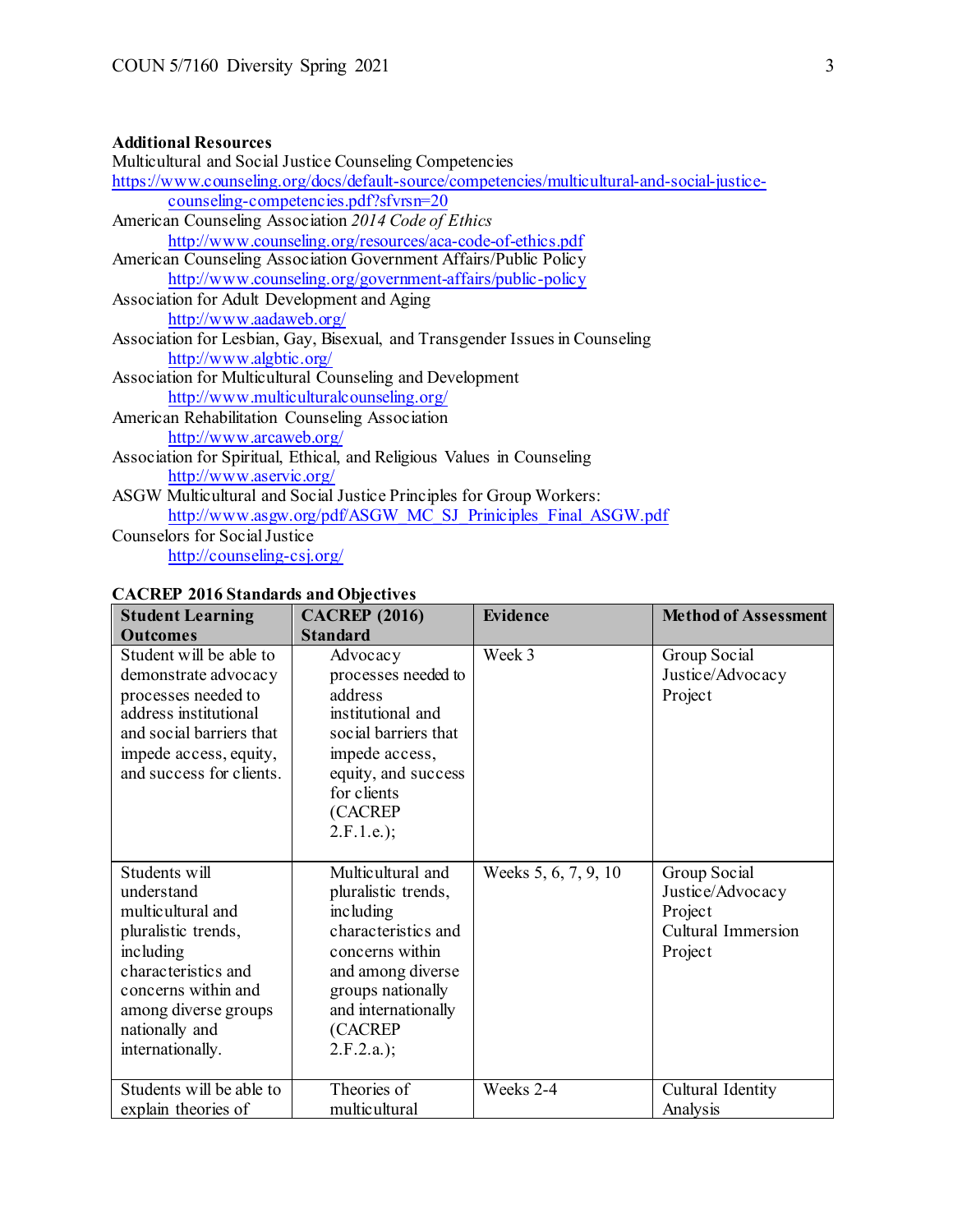| multicultural<br>counseling, cultural<br>identity development,<br>and social justice and<br>advocacy.                                                                                                | counseling, cultural<br>identity<br>development, and<br>social justice and<br>advocacy<br>(CACREP<br>$2.F.2.b.$ ;                                                                          |                      | Group Social<br>Justice/Advocacy<br>Project                                  |
|------------------------------------------------------------------------------------------------------------------------------------------------------------------------------------------------------|--------------------------------------------------------------------------------------------------------------------------------------------------------------------------------------------|----------------------|------------------------------------------------------------------------------|
| Students will learn and<br>understand the<br>multicultural<br>counseling<br>competencies.                                                                                                            | Multicultural<br>counseling<br>competencies<br>(CACREP 2.F.2.c);                                                                                                                           | Week 3               | Cultural Immersion<br>Project<br>Group Social<br>Justice/Advocacy<br>Project |
| Students will learn and<br>reflect on The impact<br>of attitudes, beliefs,<br>understandings, and<br>acculturative<br>experiences on an<br>individual's view of<br>others.                           | The impact of<br>attitudes, beliefs,<br>understandings,<br>and acculturative<br>experiences on an<br>individual's view<br>of others<br>(CACREP<br>$2.F.2.d.$ );                            | Weeks 2-4            | Journals                                                                     |
| Students will be able to<br>identify help-seeking<br>behaviors of diverse<br>clients.                                                                                                                | Help-seeking<br>behaviors of<br>diverse clients<br>(CACREP<br>$2.F.2.f.$ );                                                                                                                | Weeks 5, 6, 7, 9, 10 | Cultural Immersion<br>Project<br>Group Social<br>Justice/Advocacy<br>Project |
| Students will be able to<br>recognize the impact of<br>spiritual beliefs on<br>clients' and counselors'<br>worldviews.                                                                               | The impact of<br>spiritual beliefs on<br>clients' and<br>counselors'<br>worldviews<br>(CACREP<br>$2.F.2.g.$ ;                                                                              | Week 7               | Cultural Identity<br>Analysis<br>Journals                                    |
| Students will be able to<br>plan strategies for<br>identifying and<br>eliminating barriers,<br>prejudices, and<br>processes of intentional<br>and unintentional<br>oppression and<br>discrimination. | Strategies for<br>identifying and<br>eliminating<br>barriers, prejudices,<br>and processes of<br>intentional and<br>unintentional<br>oppression and<br>discrimination<br>(CACREP 2.F.2.h); | Weeks 3, 4, 11       | Cultural Immersion<br>Project<br>Group Social<br>Justice/Advocacy<br>Project |
| Students will be able to<br>plan strategies to<br>promote client                                                                                                                                     | Strategies to promote<br>client understanding of<br>and access to a variety                                                                                                                | Weeks 5, 6, 7, 9, 10 | Group Social<br>Justice/Advocacy<br>Project                                  |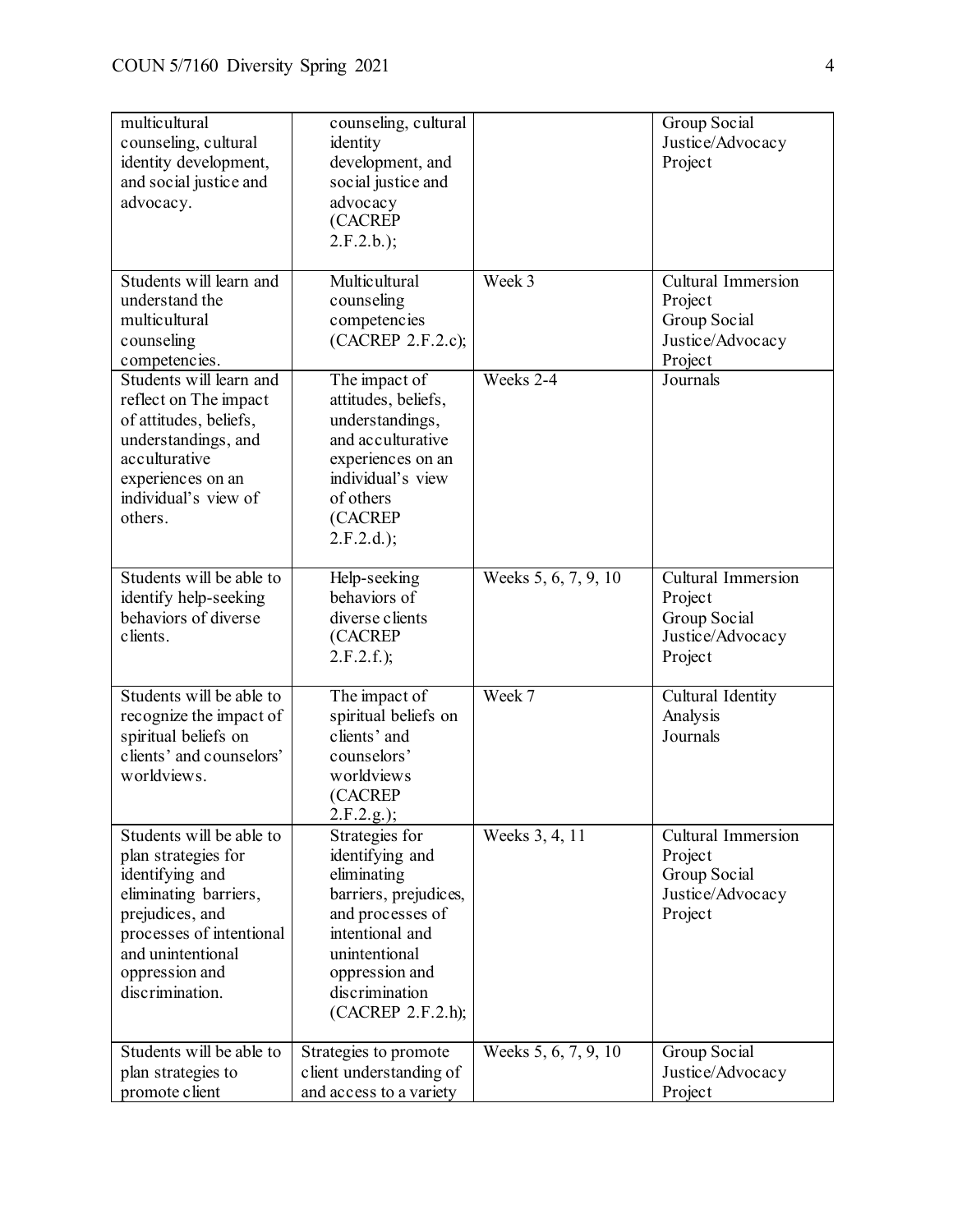| understanding of and<br>access to a variety of<br>community-based                                               | of community-based<br>resources (CACREP<br>$F.5.k.$ ;                                           |         |                                                                              |
|-----------------------------------------------------------------------------------------------------------------|-------------------------------------------------------------------------------------------------|---------|------------------------------------------------------------------------------|
| resources.                                                                                                      |                                                                                                 |         |                                                                              |
| Students will be able to<br>understand cultural<br>factors relevant to<br>clinical mental health<br>counseling. | Cultural factors<br>relevant to clinical<br>mental health<br>counseling (CACREP<br>$5.C.2.$ j). | Week 12 | Group Social<br>Justice/Advocacy<br>Project<br>Cultural Immersion<br>Project |

## **Methods of Instruction**

This class will include multiple formats such as class discussion, readings, videos, experiential activities, and individual and/or group presentations. Consistent class participation and engagement will be expected and is an essential part of your learning process.

## **Course Requirements**

- 1. Attend and participate in all class meetings.
- 2. Complete all assigned readings/media.
- 3. Participate in experiential exercises and class discussions.
- 4. Complete journal entries.
- 5. Complete all course assignments with quality ensured, in a timely manner.

7. Take risks with your learning and be open to growth **– This is highly important for your maximal gaining from this course**.

8. During this course, students are expected to understand and utilize multicultural counseling literature and to be familiar with technology such that they can generate work based upon resources gained from professional literature searches.

## **Assignments**

**Discuss any** *potential* **problems about grades, late assignments, absences, etc., with the instructor as soon as possible. Do not wait until after the assignment is submitted to try and resolve difficulties**. **All assignments are due by 4 pm on the date listed on the schedule.**

## *1. Attendance and Participation (15 points)*

**Attendance:** Due to the experiential nature of this course, punctual attendance, promptness, and preparation are mandatory. In addition, students are expected to attend the entire duration of class each day class is held. Students who cannot attend regularly due to other commitments should consider taking this course at a more appropriate time. If you anticipate an absence over the course of the semester, please discuss this with the instructor to receive prior approval. Please provide the date when you would expect to be absent as soon as you know about this possibility. If, due to an emergency or pre-scheduled significant activities, you anticipate being late for certain class(es), contact the instructor immediately. Failure to notify the instructor ahead of time may constitute an unexcused absence or lateness. More than one absence may result in lowering of your course grade.

*NOTE: One unexcused absence is the maximum allowed for this course. Unexcused absences or chronic tardiness will not only impact a student's grade for this particular course requirement/assignment, but also the final grade for this course (i.e., student's grade may be lowered a grade level).*

*Only two total absences (i.e., excused and unexcused) will be allotted for this course. Anything more than two will automatically result in one drop in letter grade.*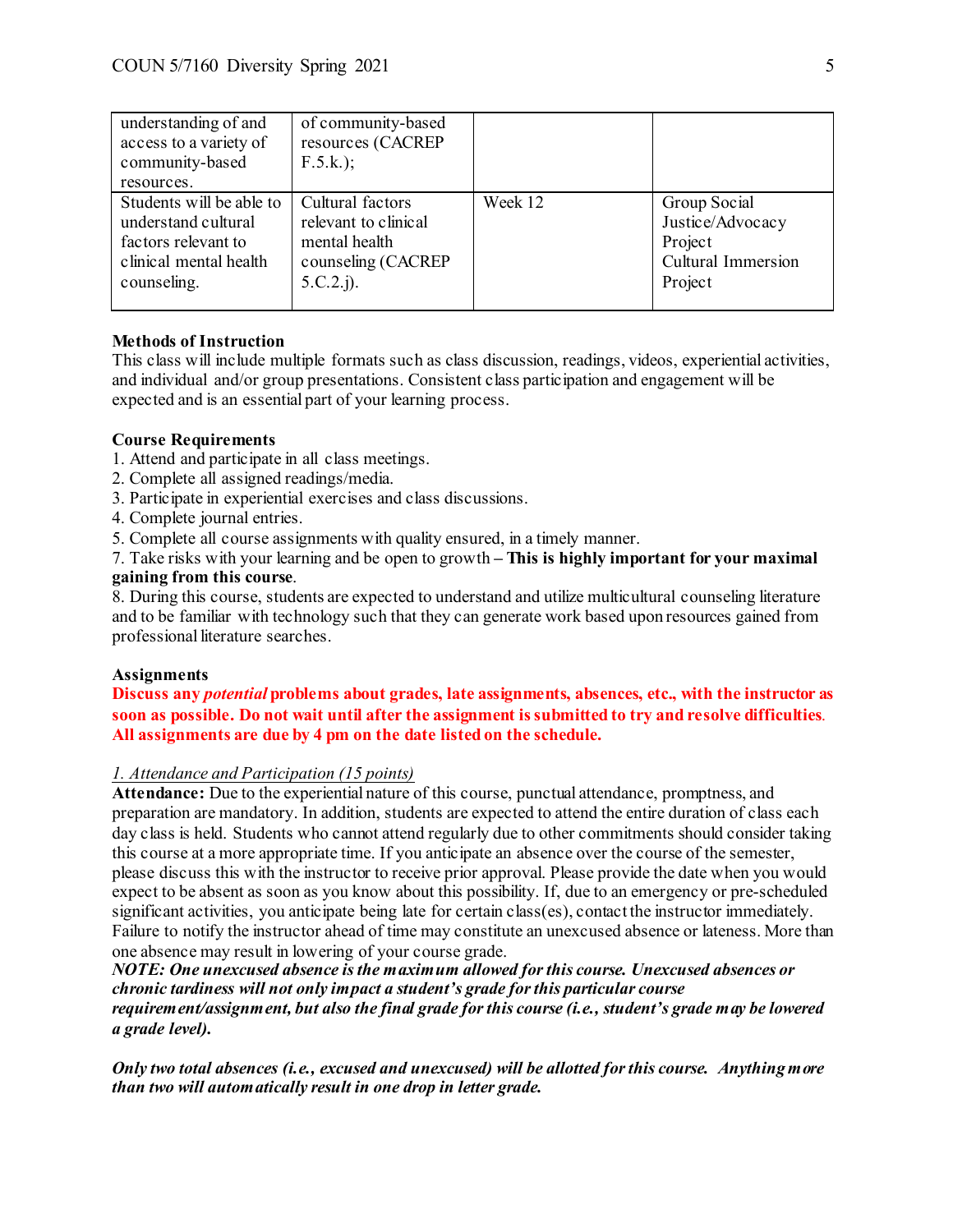**Participation:** Since issues of diversity and identity are dynamic, they are best addressed through active discussion. You will have the opportunity to engage one another in discussion about the readings, your field experiences, and your personalization of the course materials. In order to fully benefit from the learning process your active participation in this course is required. For this course, active participation includes but is not limited to:

- Attending class and completing assigned readings before class meetings
- Contributing relevant, constructive, and culturally-sensitive comments to class discussion
- Performing experiential activities and field experiences
- Posting questions on a course discussion board
- Completing all assignments on time

Participation can be done during class or in an online format on Blackboard discussion board.

## *2. Reflective Journals (15 points)*

## *Three journals are required for the duration of the course. See course schedule for due dates for journal entries.*

Students are required to keep reflective journal entries (a total of 3 journals are required based on the course layout; each worth 5 points). Journals should focus on your personal reactions, thoughts, feelings, and insights into issues/moments from readings, discussions, videos, or other relevant content of the week. Students are allowed to use direct quotes or terms from the readings/media/course lecture which stand out to you or provoke your thoughts/feelings/reactions. However, limit direct quotes to 10% (or less) of your entire writing; focus on your reactions to the quotes which are impactful for you.

Students are invited to be fully transparent in journaling their feelings and experiences. Students will be provided with 5-10 minutes at the end of certain classes to jot down key words/things/quotesto facilitate later writing. Students will submit weekly journals by the due dates specified in the course schedule outlined at the end of this syllabus.

Keep each journal within 2 double-spaced pages (no less than one and a half pages), 1-inch margin on all sides, using times new roman 12-point font size. Redundant writing may affect your grade negatively. Grades will be assigned by the instructor based on the quality and depth of students' reflections. Confidentiality will strictly govern this assignment (i.e., only the instructor will have access to students' journals). Although no rigid rubrics will be used for this assignment, students should refer to the following prompts in writing each journal entry:

- 1. What happened? (i.e., event/moments/readings/discussion/videos etc. which seem to be salient to you; keep it succinct; no more than 1 paragraph)
- 2. How was the experience for you? (i.e., your personal feelings/reactions to the event/moments/readings/discussion/videos etc.)
- 3. What did you gain from the experience? How do you feel this influences your level of selfawareness and why?
- 4. How does this impact your understanding of others?

Students are allowed to embed pictures/illustration/drawings into their journals if they effectively support students' delivery of content. The pictures/illustration/drawings will NOT be counted as a portion of the required length of text. Students' do not have to strictly follow the APA writing style; however, should attend to their writing and the overall readability of their journals.

This assignment will be graded, according to: a) overall writing quality (structure; flow; spelling; wording); b) content (relevance to the context of this course and content covered in particular classes; depth of students' reflection); c) transparency (i.e., to what extent the content reflects students' true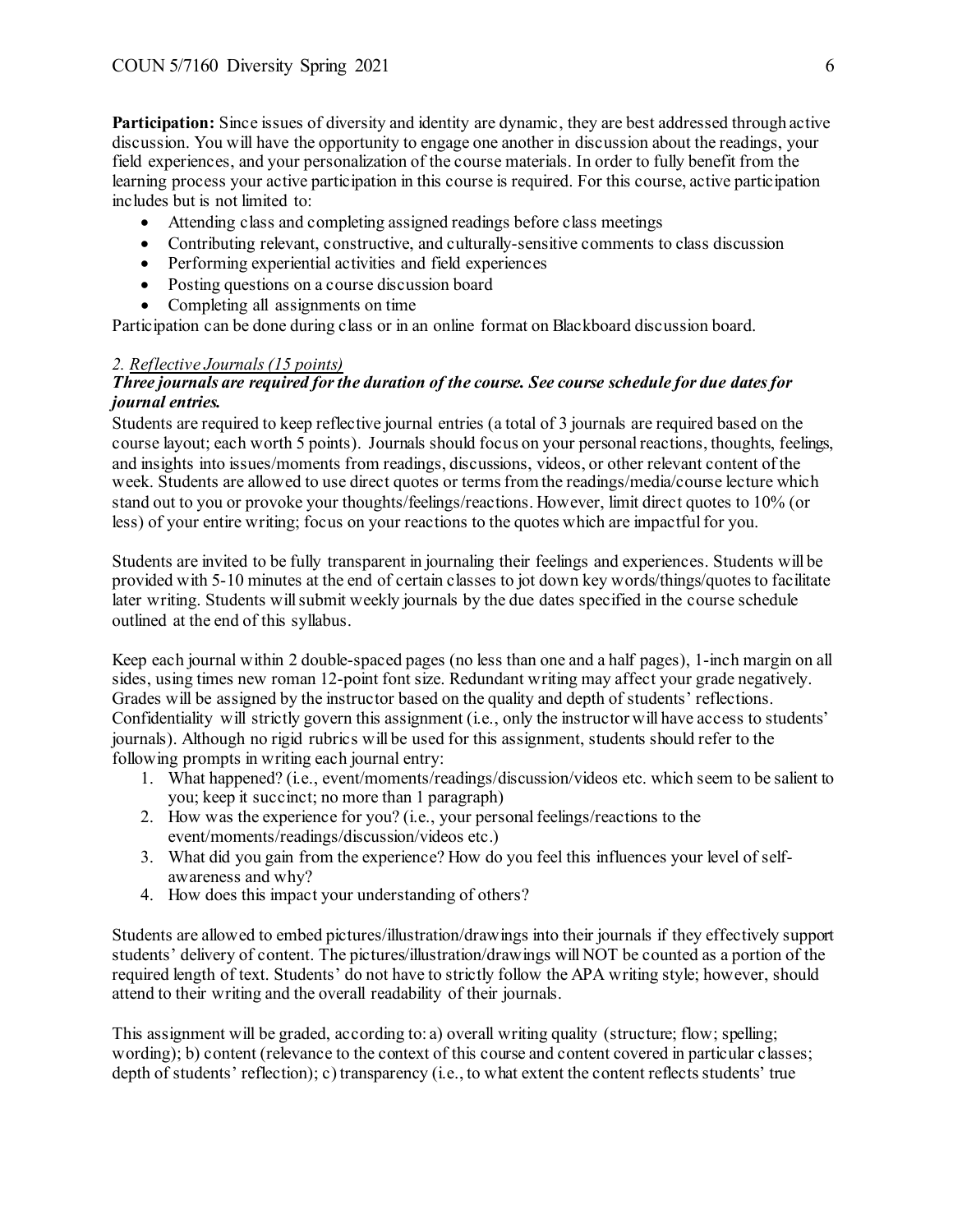experiences/reactions/feelings etc.); and d) critical thinking and multicultural sensitivity (i.e., reflect the efforts made by students in getting to know self and others in-depth).

## *3. Cultural Identity Analysis (15 points)*

The purpose of this experiential learning activity is to strengthen students' understanding of self, and to explore how students' identities and cultures may affect their role as a professional counselor, school counselor, or school psychologist. Students are asked to list all the aspects of their personal constellation of identity, including but not limited to gender, SES, spirituality, sexual orientation, race/ethnicity, cultural heritage, education/academic status, physical characteristics, and family dynamics. Also students are required to use an identity model to discuss one aspect of their identity and where they might fall based on that model. Rank order how close each identity is to students' Core Self at the current stage of their life. Students may submit this analysis using an approved format of their choice (e.g., paper, presentation via Prezi or Powerpoint, art representation, etc). Be creative with this project. Several prompting questions to elicit information for this project include:

- 1) What did you learn about yourself? Any surprises?
- 2) How did you became aware of this particular part of your identity?
- 3) Social messages about this part of your identity; what did others say about this identity?
- 4) How would this help/not help you advocate for yourself and others like you?
- 5) How may your cultural/identity orientation affect your ability to work with people who are different from you on this diversity construct?
- 6) How might your different cultural identifications affect your role as a professional counselor?

Students may incorporate concepts from the text and readings in completing this assignment. Confidentiality will strictly govern this assignment (i.e., only the instructor will have access to students' self-analysis paper)

## *Note: Grade for this assignment will be S/U (satisfactory or unsatisfactory) and counts for 15% of final grade of the course. Students earning a "U" for this assignment will schedule an individual meeting with the course instructor and will be asked to re-do this assignment until a "S" is achieved.*

## *4. Cultural Immersion Experience (30 points)*

The purpose of this experiential learning activity is to foster students' understanding of self and others. This is a multi-part assignment. You are to select a sociocultural group that you experience implicit or explicit bias with. It can be a sociocultural group on campus or in the community. This can include but not limited to racial/cultural, sexual identity, religious/spiritual, age, economic, language, or ability diversity. You can take one of the biases assessments to determine where those biases lie. Implicit bias assessments can be found throug[h https://implicit.harvard.edu/implicit/.](https://implicit.harvard.edu/implicit/) If you find another assessment you would like to use, please discuss with professor before using for this assignment. **Students must communicate their choice of group to the instructor before beginning the immersion experience to determine whether the group is appropriate for the assignment, by the due date specified in the course schedule**. Students will participate in a minimum of 1-hour interaction with members of the chosen group. Due to the COVID-19 global pandemic, students will be allowed to engage virtually in an online experience and/or watch a documentary on the chosen group. Students will write a reflection on the content and process of your experience. If the initial interaction is less than one hour, students are asked to make an additional interaction with people in this group. This experience should challenge your comfort zone, biases, and previous assumptions. Students are encouraged to go beyond the observation level and to interact with the people (i.e., do things together with people in the group). Detailed guidelines for this assignment with be provided and uploaded to Blackboard. Students should demonstrate consistently professional demeanors when communicating with groups of interest. **Students are highly recommended to start this assignment early in the spring semester, otherwise, it will be challenging to accomplish this task.**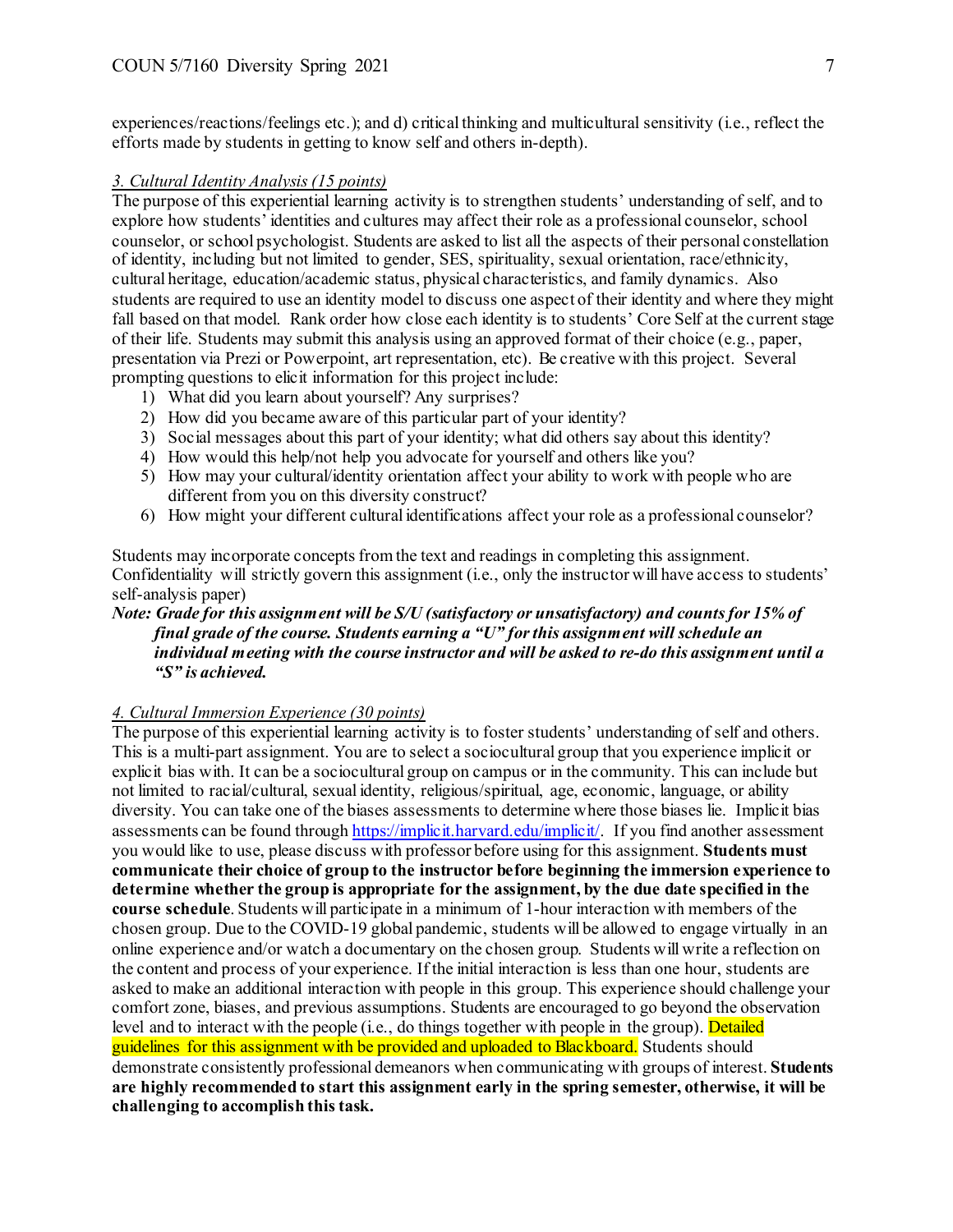**NOTE: For those students enrolled at the 7000-level,** you will also complete a brief literature review about your chosen population. It will be no less than six (6) pages of text and will include a minimum of six (6) professional references. Acceptable examples include peer-reviewed journals (e.g., *Journal of Counseling and Development, Journal of Multicultural Counseling and Development, School Psychology Review, Counseling and Values, Journal of Humanistic Counseling, Professional School Counseling*), non-governmental or governmental organization reports (e.g., U.S. Census findings), your textbook, and other professional counseling texts. You may include information such as a description of the group; customs; privilege and oppression dynamics; major historical events related to the group; perceptions, misperceptions, and stereotypes; strengths of the group; barriers for the group, etc. **If you are enrolled at the 5000-level, you do not need to complete the literature review.**

## *5. Group Social Justice/Advocacy Project (25 points)*

Students will work in groups of four or five (assigned by instructor) and collaborate to generate an educational project about a specific social justice CURRENT issue. Students should aim for this project to be informative and showcase evidence of advocacy. Professional literature will inform the presentation. Students are expected to consider if they have a client who is faced with this issue and how they might use their role as a counselor to advocate for this client. Multicultural and social justice counseling competencies are encouraged to be considered for this project. Students will share their projects and what they learned with the class. A minimum of 10 professionalreferences is required. Students must secure instructor approval of the scope and nature of the project prior to completion (see date in syllabus grid). Late topic submissions will result in the assignment's grade being lowered by one letter grade each day until it is submitted and approved. Group project guidelines will be posted on Blackboard.

#### **Additional Policies**

**All written assignments that are submitted (e.g., journals, papers) will be submitted via BlackBoard by due dates as specified in the course schedule. Any late submission will receive point deductions (i.e., 1-day late will result in one lowered letter grade; more than three hours late will be considered as 1-day late; late submission for 3 days/or more will not be accepted unless written permission has been granted by the instructor in advance).** 

#### **Evaluation and Grading**

A letter grade consistent with students' performance on the elements of this course, including conduct, will be awarded upon completion of the requirements for this course. Ultimately, student grades and evaluation will be at the discretion of the instructor. Late assignments will receive point deductions. Grades may be reduced further if students violate the University Class Attendance Policy. In addition, students may not pass/complete this course without completing/submitting all of the required assignments. Grades will be announced only through the usual University procedures.

In this course, final grades will be assigned based upon the total possible points as follows:

|      | 95-100   | C    | 73-75.99 |
|------|----------|------|----------|
|      | 90-94.99 | C-   | 70-72.99 |
| $B+$ | 86-89.99 | $D+$ | 66-69.99 |
| l B  | 83-85.99 | D    | 63-65.99 |
|      | 80-82.99 |      | 60-62.99 |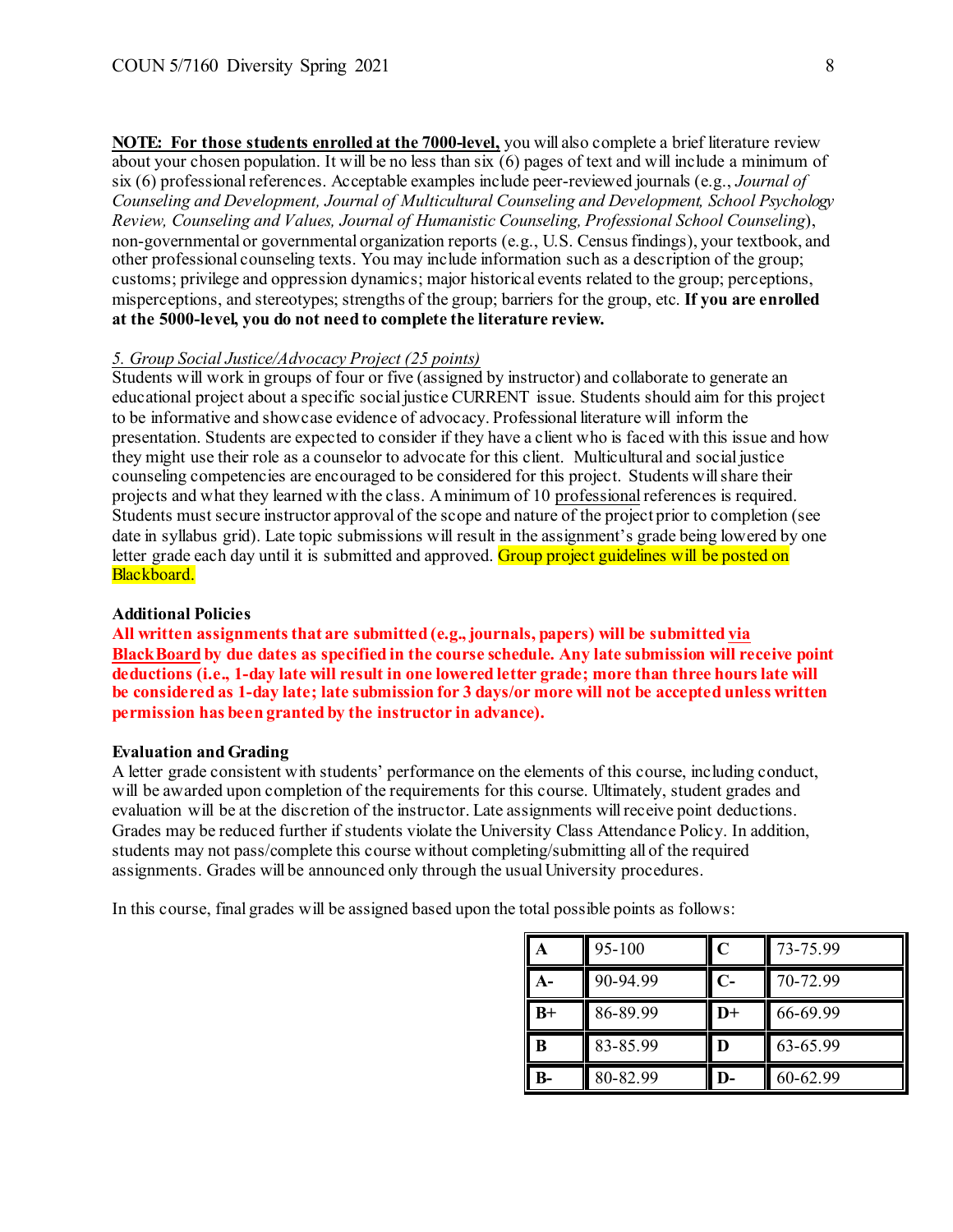Attendance and Participation 15 points Reflective Journal 15 points Cultural Identity Analysis 15 Points Cultural Immersion 30 Points Group Social Justice/Advocacy Project 25 Points

| $\sim$ $\sim$<br>٠. | less |
|---------------------|------|
|---------------------|------|

**Total 100 Points**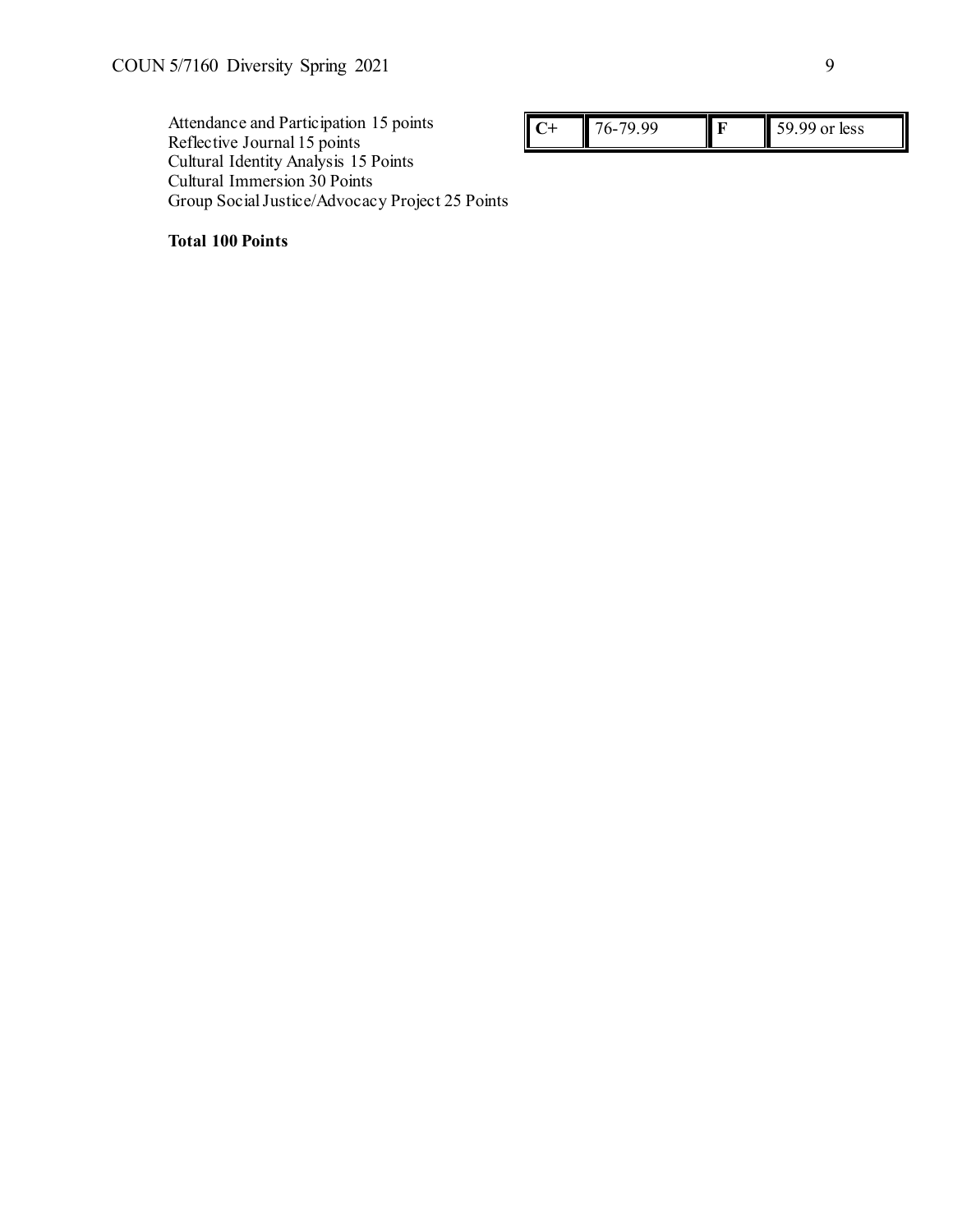#### **Class Policies**

## **1. Privacy, Confidentiality, and Professionalism**

It is important to distinguish that this is an educational setting and not a therapeutic counseling setting. Thus, confidentiality is not guaranteed. However, despite these caveats, it is important to strive for privacy, dignity, and respect for both the process and content of the information shared in class. The ability to demonstrate respect of others in this course is an important barometer of how you will relate to co-workers and clients in practice.

## **2. Cheating and Plagiarism**

Any students found cheating on a test or assignment or any students who represent the work of another person as their own on any of the elements of this course will be subject to penalties ranging from a grade of zero (0) on the assignment to an F in the course to expulsion from the University. All students are subject to the University Policy Statement on Academic Dishonesty in the current Catalog and the Department Policy on Plagiarism which is posted on the Department website. Review your Student Handbook for further details as well.

Academic dishonesty will not be tolerated. Activities inconsistent with these aims will not be permitted. Students are responsible for knowing what constitutes academic dishonesty. If students are uncertain about what constitutes plagiarism or cheating they should consult with the instructor.

#### **3. Electronic Devices**

Alerts from cell phones, tablets, computers, or other electronic devices are disruptive to the learning environment. Students are required to silence these devices during class. However, if you are in the midst of an emergency situation and must be reachable, silence the device, sit near the door, leave the room with the minimum possible disturbance before answering the emergency call, and return to class promptly. Please notify the instructor of the emergency before class.

Use of these devices for purposes such as web surfing, texting, and social media is strictly prohibited during class. Students violating this policy may be asked to leave the class and/or may be withdrawn from the course. The ability to return to class will be determined by conference between the student and the instructor. Recording of classes may be considered only with instructor permission.

#### **4. Communication Policy**

Students are expected to login and regularly check their UT student email accounts on a regular basis for information about this course. Failure to do so may affect your grade in this course. All email communications about this class should be sent to and from official UT email addresses. Communications from personal email accounts may be blocked by UT spam filters.

#### **5. Policy on Late or Unfinished Assignments**

All assignments are due on the date indicated on the class syllabus. Late assignments are subject to a grade penalty. A grade of PR will not be awarded except under extraordinary circumstances such as prolonged illness. If such circumstances arise, it is the student's responsibility to notify the instructor immediately and keep the instructor aware of the situation. A grade of I or "incomplete" is also awarded sparingly, and at the instructor's discretion following a written request from a student along with a written explanation of special circumstances that warrant an "Incomplete." If a grade of "Incomplete" is awarded, the late assignments must be received by the end of the last week of classes of the next semester (not finals week) of the academic year or the "Incomplete" will automatically change to F. No assignments will be accepted after this date.

#### **6. Disruptive Student Conduct**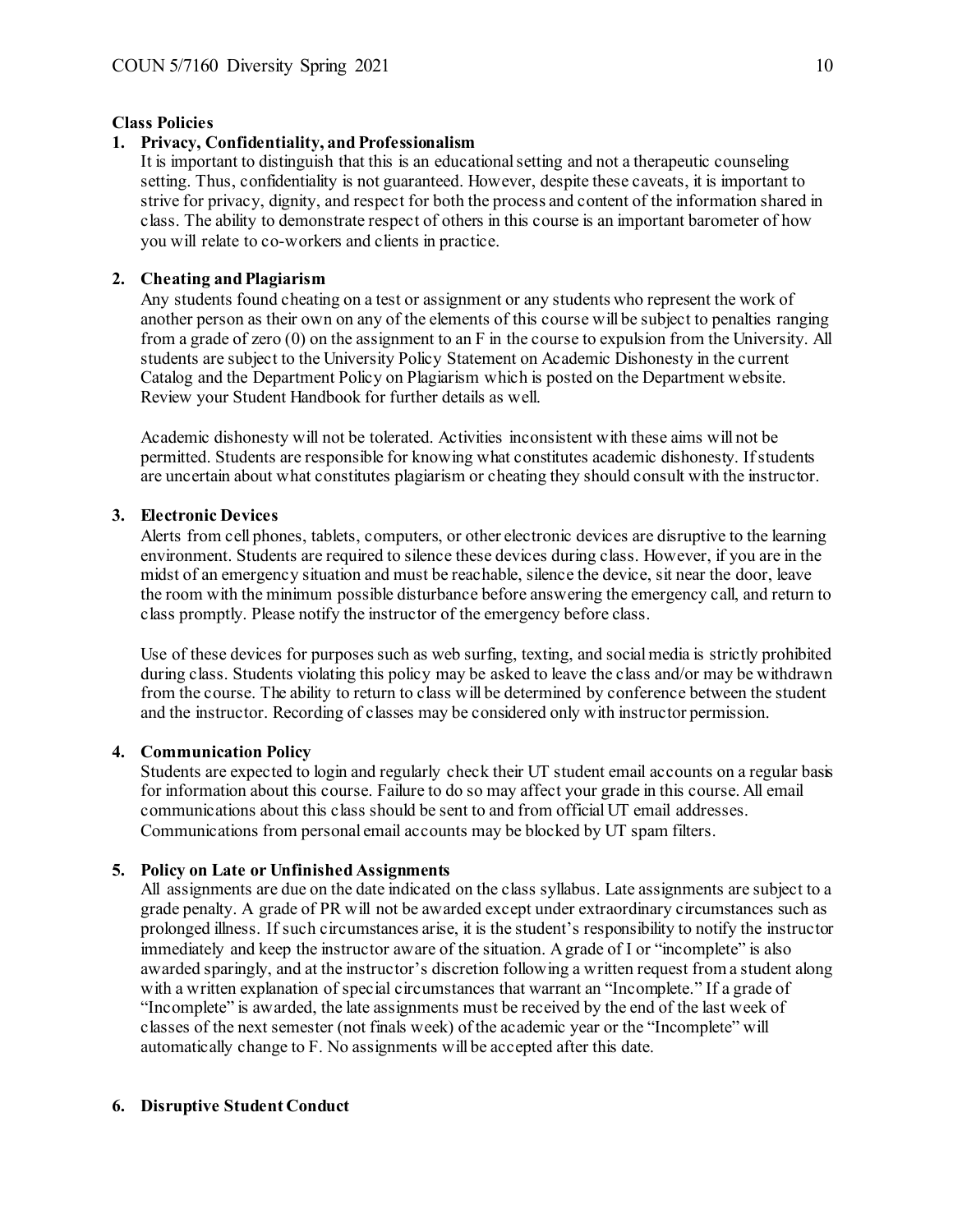Disruptive student behavior is student behavior in a classroom or other learning environment (to include both on and off-campus locations), which disrupts the educational process. Disruptive class behavior for this purpose is defined by the instructor and graduate assistants. Such behavior includes, but is not limited to, verbal, physical, or sexual threats/abuse, repeated obscenities, unreasonable interferences with class discussion, and persisting in disruptive personal interactions with other class members, the instructor, teaching assistants or other individuals involved with this course. For purposes of this policy, it may also be considered disruptive behavior for a student to exhibit threatening, intimidating, or other inappropriate behavior toward the instructor, graduate assistants, or classmates outside of class.

## **7. ADA Compliance and Ability Policy**

The University of Toledo is committed to providing equal access to education for all students. If you have a documented disability or if you believe you have a disability and want to find out about requesting academic accommodations/adjustments in this course please contact Student Disability Services via the following means:

Rocket Hall 1820; 419.530.4981; studentdisabilitysvcs@utoledo.edu

The University of Toledo provides educational opportunities to people with disabilities and complying with the ADA, Section 503 and Section 504 of the Rehabilitation Act of 1973 ("the Rehabilitation Act") and other applicable federal and state laws and regulations that prohibit discrimination on the basis of disability. UT Policy Number 3364-50-03.

## **8. Statement of Diversity and Inclusion**

In concert with the University of Toledo's values and expectations, the students, faculty and staff within the College of Health and Human Services uphold the tenets pledged by the University to respect and value personal uniqueness and differences. Specifically, we will actively participate in the initiatives of the University to attract and retain diverse students, faculty and staff; to challenge stereotypes; and to promote sensitivity toward diversity and foster an environment of inclusion in all curricular and extra-curricular activities. Hence, all students enrolled in this course will be expected to:

- Be considerate of the thoughts and ideas of others
- Demonstrate accountability, integrity and honor in all course-related activities
- Promote a collaborative and supportive educational environment
- Treat every individual with kindness, dignity, and respect regardless of:
	- o Gender
	- o Race / Ethnicity
	- o Religion
	- o Sexual Orientation
	- $\circ$  Gender Identity, Gender Expression<br>  $\circ$  Impairment(s) / Disability(ies)
	- $\circ$  Impairment(s) / Disability(ies)<br>  $\circ$  Political Views
	- Political Views
	- o Social Class / Socioeconomic Status
	- o Linguistic Diversity
	- $\circ$  Nationality / Country of Origin<br>  $\circ$  Other Element(s) of Uniqueness
	- Other Element(s) of Uniqueness

You can visit the University of Toledo's web-page on diversity and inclusion at <http://www.utoledo.edu/diversity/>.

## **9. Non-discrimination Policy**

The University of Toledo is committed to a policy of equal opportunity in education, employment,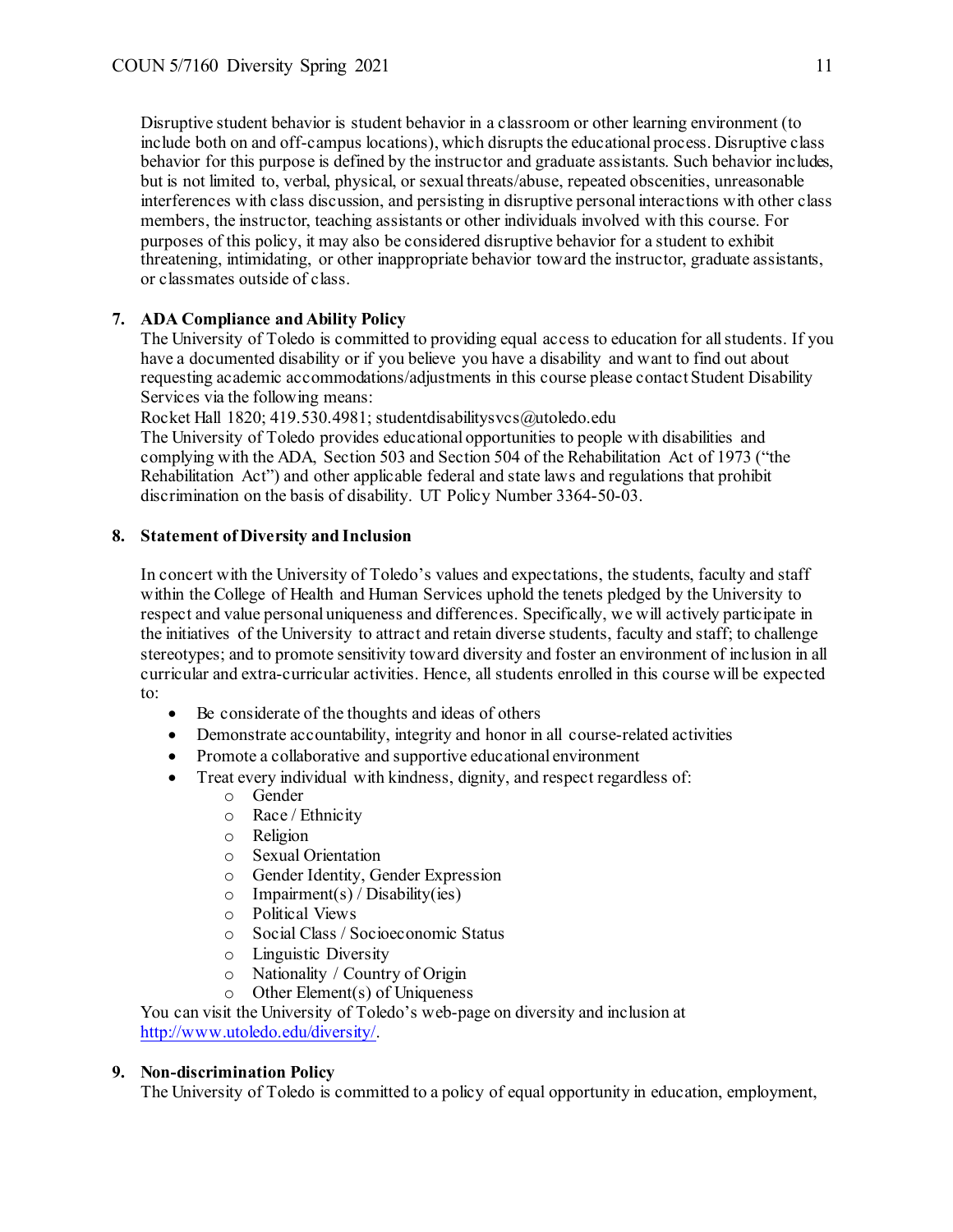membership and contracts, and no differentiation will be made based on race, color, religion, sex, age, national origin, sexual orientation, veteran status or the presence of a disability. The University will take affirmative action as required by federal or state law. Anyone who feels they may have been discriminated against or harassed can file a complaint by contacting: The Office of Institutional Diversity 419.530.2508 Individuals can also file a complaint anonymously via EthicsPoint Inc. by calling: 888.416.1308. More information on this option is online: https://secure.ethicspoint.com/domain/media/en/gui/15496/index.html

#### **10. Cultural / Religious policy**

If you have cultural or religious commitments that may conflict with the requirements of this course, please discuss potential options with the instructor.

#### **11. Drop / Withdrawal**

Students who drop or withdraw from the course must notify the instructor in writing. Failure to notify the instructor shall result in the student being considered absent without leave from the class and the student shall be considered responsible for all work missed.

#### **12. Student Evaluations**

At the conclusion of the academic term, students will have an opportunity to evaluate the instructor and the course. This is done anonymously and used as a means to improve instruction, course content, and the overall curriculum. Your comments, suggestions, and feedback are taken seriously and contribute significantly to course and program improvement. You are strongly encouraged to complete a course evaluation.

#### **13. Licensure**

The Ohio Counselor, Social Worker, and Marriage and Family Therapist Board will only accept courses in which the student earns a grade of B- or higher. Courses with grades of C+ or lower will not be counted toward licensure (OCSWMFT Rule 4757-3-01(J)(1)). Students are advised to contact the appropriate professional agencies to familiarize themselves with requirements and changes.

## **14. Course Changes**

The course syllabus provides a general plan for the course; deviations may be necessary and will be delivered via your UT student email accounts. The course schedule, requirements, procedures, contents, etc., are subject to change by the instructor once the course is underway.

#### **15. Night Watch (Safety Escort)**

People who feel uncomfortable traveling alone on campus during evening hours can utilize the Escort Service that operates from 7 p.m. to 3 a.m., Sunday to Thursday, and 7 p.m. to 10 p.m., Fridays and Saturdays, when school is in session. To request an escort, students should call 419.530.3024. (On-campus ext. 3024.) An escort will be sent to their location and accompany them to any parking lot or campus building.

#### **16. Emergencies**

If on campus, dial ext. 2600 or 419.530.2600. If off campus, dial 911.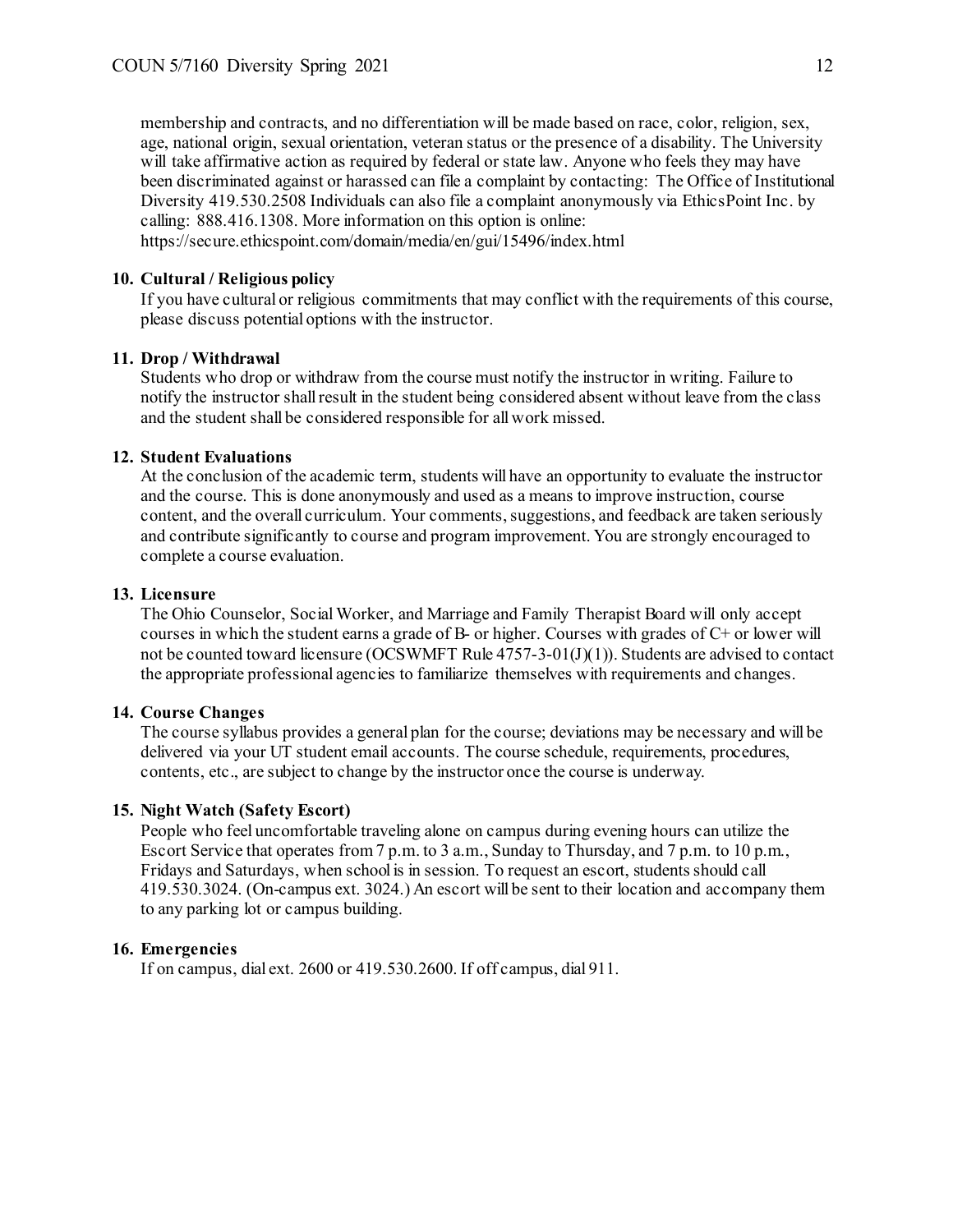| <b>Class</b>   | Date             | <b>Topic</b>                                                                                                                                                                                                                                                                      | <b>Readings and Assignments Due</b>                                                                                                     |
|----------------|------------------|-----------------------------------------------------------------------------------------------------------------------------------------------------------------------------------------------------------------------------------------------------------------------------------|-----------------------------------------------------------------------------------------------------------------------------------------|
| $\mathbf{1}$   | 1/18             | Happy MLK Jr. Day!                                                                                                                                                                                                                                                                | <b>NO CLASS</b>                                                                                                                         |
| $\overline{2}$ | 1/25             | Introductions; Getting to know each other;<br>Course overview/Syllabus<br>Introduction to Multicultural Training and<br>Counseling<br>Video: The Danger of a Single Story                                                                                                         | Syllabus<br><b>Bring one thing that represents</b><br>who you are<br>Sue & Sue: Ch. 1 and 2                                             |
| 3              | $\overline{2/1}$ | Foundations of Multicultural Counseling<br>Competence and Social Justice in Counseling<br>Multicultural and Social Justice Counseling<br>Competencies<br>Advocacy Competencies                                                                                                    | Sue & Sue: Ch. 3, 4, and 5<br>Ratts, Singh, Nassar-McMillan,<br>Butler, & McCullough (2015)<br><b>ACA Advocacy Competencies</b>         |
| $\overline{4}$ | 2/8              | Barriers to Multicultural Counseling<br><b>Identity Development</b><br>Terminology                                                                                                                                                                                                | Sue & Sue: Ch. 7, 8, 11, and 12<br>R & P Ch. 6<br><b>Journal 1 DUE</b>                                                                  |
| 5              | 2/15             | Ableism: Considerations of Ability<br>Guest speaker: Enjie Hall (Director of<br>Campus) in Accessibility and Student<br>Disability Services at UT<br>Classism: Considerations of Social Class                                                                                     | Sue & Sue: Ch. 22<br>R & P Ch. 18<br>Anastasiou et al. (2016)<br>Artman $(2010)$<br>Sue & Sue: Ch. 25<br>Foss, Generali, & Kress (2011) |
| 6              | 2/22             | Sexism: Considerations for Counseling Men<br>and Women<br>Guest Speaker: Dr. Kipp Pietrantonio,<br>$\bullet$<br>University of Texas Southwestern<br><b>Medical Center</b><br>Heterosexism and Transgender Oppression<br>Guest Speaker: Dr. Clark Ausloos,<br>Palo Alto University | Sue & Sue: Ch. 26<br>R & P Ch. 17<br>Sue & Sue: Ch.<br>R & P Ch. 15, 16<br><b>Cultural Identity Analysis DUE</b>                        |

# **Tentative Class Schedule**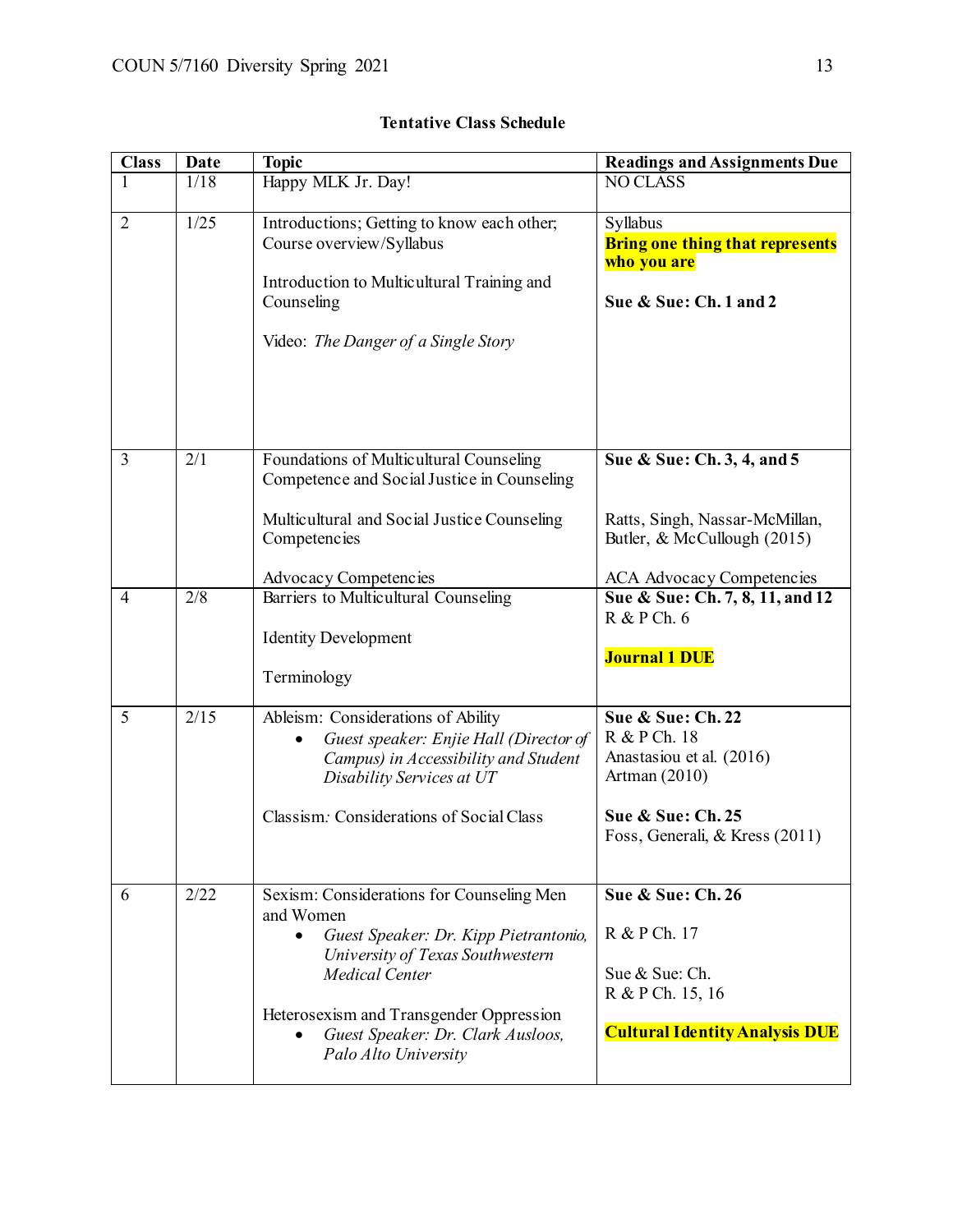| $\overline{7}$ | 3/1  | Ageism: Considerations for Counseling Older<br><b>Adults</b><br>Addressing Spirituality in Counseling                                                                                                                         | Sue & Sue: Ch. 24<br>Sue & Sue: Ch. 10, 19, and 21<br>R & P Ch. 19<br><b>Immersion Experience</b><br><b>Population DUE</b>                                                  |
|----------------|------|-------------------------------------------------------------------------------------------------------------------------------------------------------------------------------------------------------------------------------|-----------------------------------------------------------------------------------------------------------------------------------------------------------------------------|
| 8              | 3/8  | Racism and Ethnocentrism: Considerations for<br>Counseling African American, American<br>Indian, or Asian American Individuals<br>Dr. Ciara Dennis-Morgan, Minority<br>Behavioral Health Group, Akron OH<br>Intersectionality | <b>Journal 2 DUE</b><br>Sue & Sue: Ch. 14, 15, 16<br>R & P Ch. 10, 11, 12, 13, 14<br><b>Group Project topics DUE</b>                                                        |
| 9              | 3/15 | Racism and Ethnocentrism: Considerations for<br>Counseling Latinx, Multiracial, or<br>Immigrant/Refugee Individuals<br>Colorism                                                                                               | Sue & Sue: Ch. 17, 18, 20                                                                                                                                                   |
| 10             | 3/22 | Microaggressions<br>Privilege, Power, and Stereotyping                                                                                                                                                                        | Sue & Sue (2013) Ch. 11<br>Tummala-Narra (2007)<br>Sue & Sue Ch. 6<br><b>Ratts (2017)</b><br>"Toxic White Feminism" article<br>"Privileged" article<br><b>Journal 3 DUE</b> |
| 11             | 3/29 | <b>INSTRUCTIONAL BREAK</b>                                                                                                                                                                                                    | <b>NO CLASS</b>                                                                                                                                                             |
| 12             | 4/5  | Multicultural Evidenced-Based Practice<br><b>Culturally Competent Assessment</b><br>Broaching                                                                                                                                 | Sue & Sue: Ch. 9 and 13<br>Day-Vines et al., (2007)                                                                                                                         |
| 13             | 4/12 | Burn out and Wellness Considerations<br>Processing Immersion Experience<br>Course Wrap-Up                                                                                                                                     | Vaccaro & Mena, 2011<br>Gorski & Chen, 2015<br><b>Immersion Project Due</b>                                                                                                 |